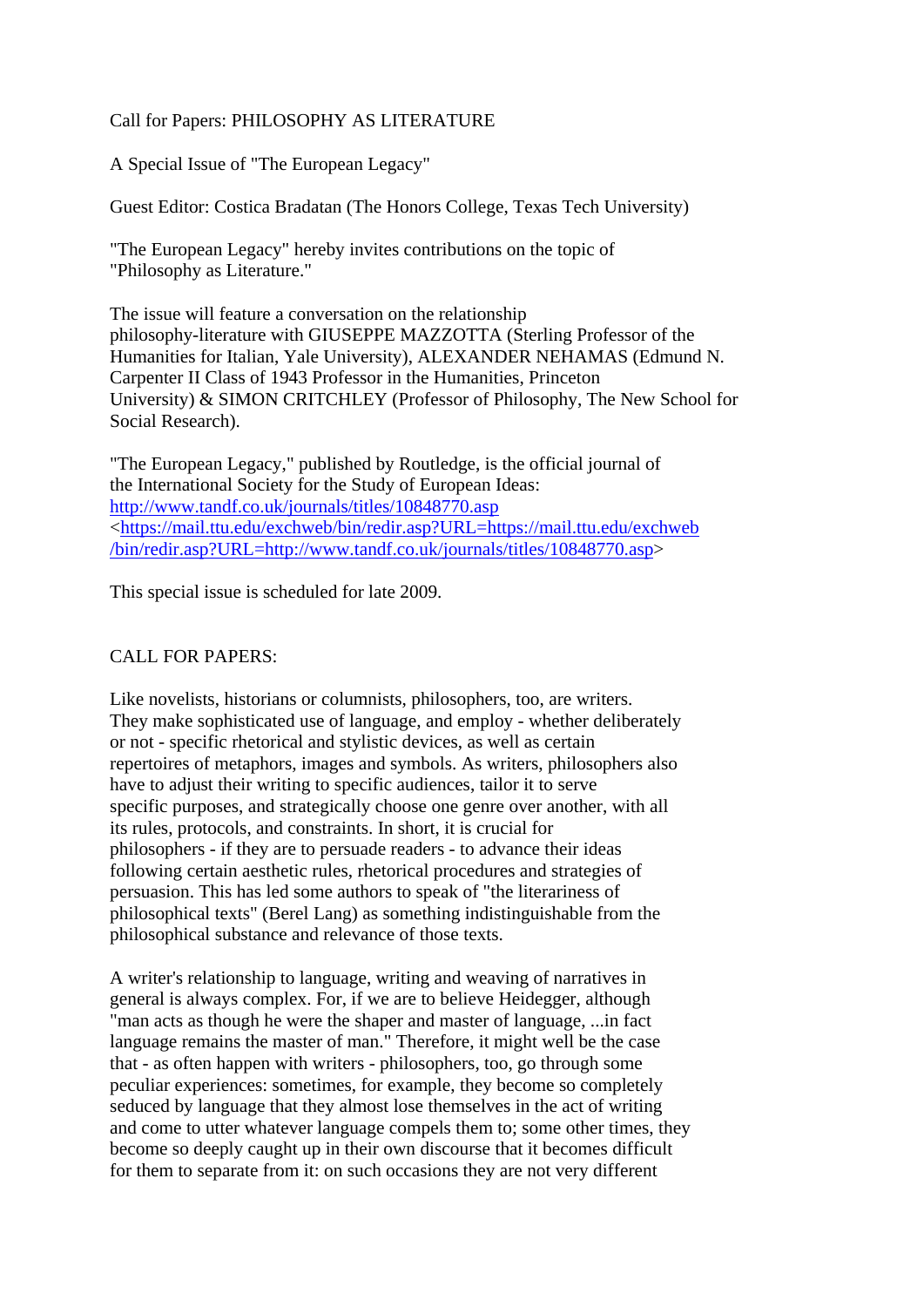from those novelists who end up becoming characters in the narratives they are weaving.

The implication is that a work of philosophy might well be seen as a work of (literary) art, as an autonomous world, for whose creation the author's personal vision, imagination, playfulness and inventiveness play a major role. In other words, according to this view, "The Critique of Pure Reason" is, in a fundamental way, much closer to "Hamlet" or "The Brothers Karamazov" than to, say, "On the Origin of Species."

With this in mind, some scholars of philosophy have been in a position to say that philosophy is nothing other than literature. Others, more cautious, have allowed philosophy to be literature only to some degree or under circumstances. Then, there are, of course, those for whom philosophy does not have anything to do with literature.

We invite submissions dealing with the multifaceted relationship between philosophy and literature, some aspects of which have been pointed to above. Interdisciplinary approaches (combining, for example, philosophy, literary theory and intellectual history) are particularly encouraged.

Here are only some of the possible topics:

- The employment of literary categories (genre, tropes, narrative, plot, point of view, etc.) in the production of philosophical texts

- The genres of philosophical writing (dialogue, treatise, meditation, journal article, etc) and their significance for the content of those writings; how exactly the adoption of a certain genre shapes the philosophizing in question

- Philosophical styles: styles of writing / styles of philosophizing; "the anatomy of the philosophical style" (Berel Lang)

- The variety of literary practices in the history of philosophy

- The philosophers' rhetoric; philosophy of rhetoric / rhetoric of philosophy

- Canons and canonization in the history of philosophy

- Author/authorship/authority in the production of philosophical texts; author's "voice"; the use of personae, masks, masquerades

- Philosophy as expression of the self (philosophy and autobiography)

- The art of the "literary philosophers" (Plato, Augustine, Giordano Bruno, Vico, Nietzsche, Schopenhauer, Kierkegaard, Wittgenstein, Heidegger, Unamuno, Benjamin, Sartre, Camus, Cioran, etc)